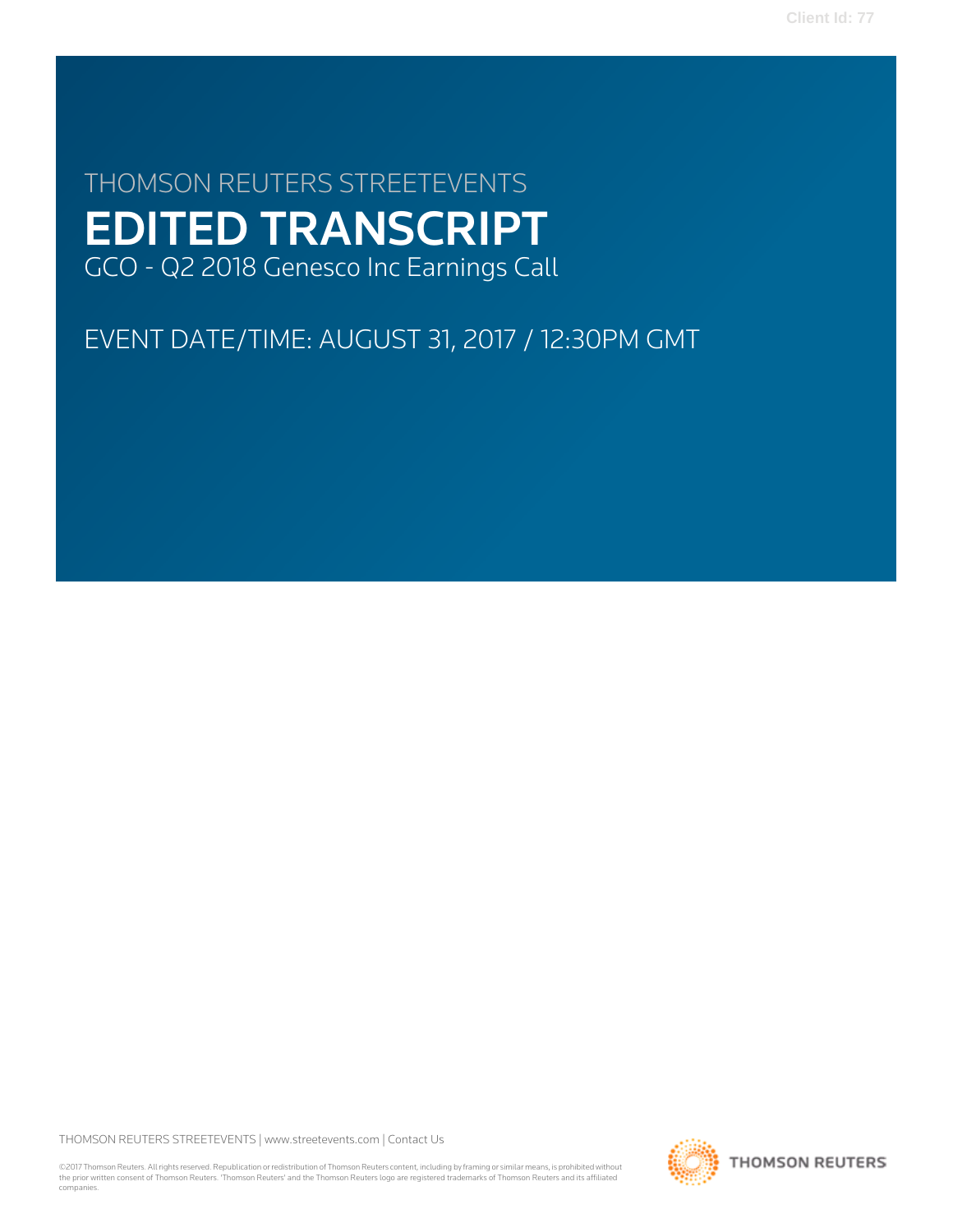# **CORPORATE PARTICIPANTS**

**[Mimi Eckel Vaughn](#page-3-0)** Genesco Inc. - Senior VP of Finance & CFO **[Robert J. Dennis](#page-1-0)** Genesco Inc. - Chairman, President & CEO

# **CONFERENCE CALL PARTICIPANTS**

**[Eric Thomas Johnson](#page-9-0)** Piper Jaffray Companies, Research Division - Research Analyst

**[Jay Daniel Sole](#page-8-0)** Morgan Stanley, Research Division - Executive Director

**[Jonathan Robert Komp](#page-11-0)** Robert W. Baird & Co. Incorporated, Research Division - Senior Research Analyst

**[Laurent Andre Vasilescu](#page-10-0)** Macquarie Research - Consumer Analyst

**[Pamela Nagler Quintiliano](#page-7-0)** SunTrust Robinson Humphrey, Inc., Research Division - MD

**[Samuel Marc Poser](#page-11-1)** Susquehanna Financial Group, LLLP, Research Division - Senior Analyst

**[Steven Louis Marotta](#page-8-1)** CL King & Associates, Inc., Research Division - Senior VP of Equity Research & Senior Research Analyst

# **PRESENTATION**

## **Operator**

Good day, everyone, and welcome to the Genesco Second Quarter Fiscal 2018 Conference Call. Just a reminder, today's call is being recorded.

Participants on the call expect to make forward-looking statements. These statements reflect the participants' expectations as of today, but actual results could be different. Genesco refers you to this morning's earnings release and to the company's SEC filings, including the most recent 10-Q filing, for some of the factors that could cause differences from the expectations reflected in the forward-looking statements made during the call today.

Participants also expect to refer to certain adjusted financial measures during the call. All non-GAAP financial measures referred to in the prepared remarks are reconciled to their GAAP counterparts in the attachments to this morning's press release and in schedules available on the company's homepage under Investor Relations.

<span id="page-1-0"></span>I will now turn the call over to Mr. Bob Dennis, Genesco's Chairman, President and Chief Executive Officer. Please go ahead, sir.

# **Robert J. Dennis** - Genesco Inc. - Chairman, President & CEO

Good morning, and thank you for being with us. I'm joined today by our Chief Financial Officer, Mimi Vaughn. The second quarter proved to be a bit more challenging than we expected, with positive momentum from Journeys, offset by increasing headwinds at Lids. In addition, the consumer shift in shopping away from stores to digital continued at a faster pace and, thus, with a more pronounced impact on our results than we anticipated.

Consolidated comparable sales were flat towards the low end of our guidance range, with stores down 2% and direct up 30%, which included strong double-digit comps in almost every business. The flat comp pressured profitability in what is typically our lowest volume quarter as our teen customer gets out of school and customers in general turn their attention to summer activities rather than shopping. The "buy now, wear now" mindset for our teen shoppers has also shifted back-to-school later, which means out of July and the end of the second quarter and into August and September.

Adjusted EPS came in at a loss of \$0.10, a little below our forecast. \$0.02 of this loss was due to a change in accounting for a Software-as-a-Service system implementation, which wouldn't have impacted the quarter's bottom line under the old accounting treatment. Mimi will provide a bridge to last year's results in a moment, but let me first walk through the highlights and the headwinds of our second quarter performance.

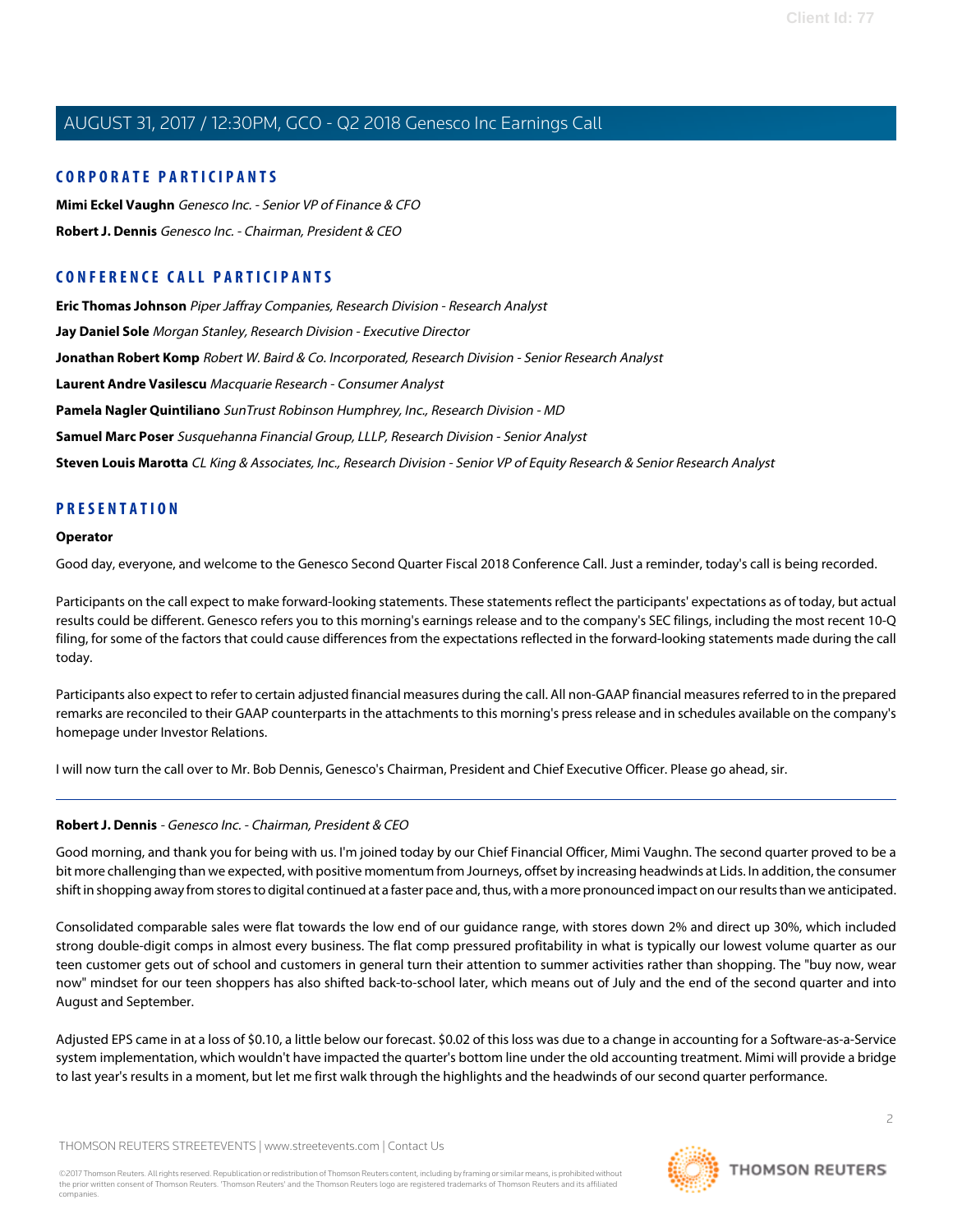To start, we were pleased with the positive sales trends in our teen and young adult fashion footwear businesses on both sides of the Atlantic. Journeys' comps improved significantly on a sequential basis, turning positive, compared with down 5% in the first quarter. The Journeys team has adjusted its assortment in response to the intense fashion shift that emerged at this time last year. The new product is outperforming our expectations and in the second quarter more than offset the decline in the core brands that previously had been driving the business.

Importantly, Journeys' comps have gotten even more positive as we moved into Q3 in the heart of back-to-school. August was the fifth consecutive month of positive comp sales and the strongest to date. What was most exciting about August was the positive traffic trend in our stores, with traffic up year-over-year.

With most of back-to-school behind us, we are enthusiastic about the results we have seen both in stores and online and the trajectory of the Journeys business. We believe we are well positioned from a merchandise standpoint to build on this top line momentum during the upcoming holiday season and into next spring. In short, while there are still uncertainties in this retail environment, it feels very much like Jim Estepa and the Journeys team have again successfully navigated their way through another major fashion shift. Congratulations to the team.

Across the pond, Schuh posted another positive comp as the business benefits from the work the team has done to secure the latest must-have fashion athletic product. Schuh emerged from its most recent fashion rotation late last year, a little ahead of Journeys, and with building momentum delivered a 10% comp in Q1. Q2 comps were 3%, but would have been stronger had it not been for some temporary headwinds related to some delayed vendor shipments. The good news is, like Journeys, Schuh's momentum has accelerated during back-to-school both online and in stores.

Shifting to Lids. After a positive start to the year, comps became more challenged in each successive month of Q2, driven by a sustained drop in store traffic, particularly in our hat stores. Unfortunately, the trends we saw in the second quarter have gotten worse than the third and have meaningfully changed our outlook for the back half of the year for Lids.

Meanwhile, like Lids, Johnston & Murphy was challenged by weak store traffic. However, comps improved over the first quarter and moved closer to positive territory despite these difficult trends. And we anticipate results will continue to get better as the year progresses, driven by higher prices on select products.

The quarter's results were also impacted by the continued consumer shift in shopping away from stores and to online. Although our online business has been growing a lot in recent years, we called out in Q1 a market shift in this direction relative to store comps, and this pattern continued into Q2. And while we are pleased by the growth of our e-commerce sales and the returns we are seeing from the digital and omni-channel investments we have made, the lack of store sales hurts profitability in this channel with a largely fixed expense base and contributed to deleverage across our businesses.

Looking at the second half of the year, we are encouraged by our back-to-school performance at Journeys and Schuh and their prospects for holiday. At the same time, we find it necessary to adopt a much more conservative outlook for Lids based on the fact that current trends are running a good deal below our expectations and will now make it even more difficult to lap the tough comparisons we faced from last year's Cubs World Series win starting in October.

Therefore, we now expect fiscal '18 adjusted earnings per share to range between \$3.35 and \$3.65. This is admittedly a wider range than we usually give, reflecting the many variables in the retail environment that have made a narrow range a challenge for the last several quarters and that make it even more of a challenge for the remainder of the year. And what are these variables? At the macro level, one challenge is whether the overall decline in mall traffic will continue at the more pronounced levels we have been seeing. Another is whether the sales shift out of stores and into digital that is dilutive to earnings will continue at the rapid pace we have witnessed so far this year.

There are also upside and downside scenarios for our individual businesses. At Journeys, for example, we are bought to improve against some of the missed opportunities in Q4 last year. Last fall, we saw a very slow start to the boots season, while at the same time, we were managing through the more major fashion shift. And as a result, we trimmed our order book to prudently protect our downside. However, the boots season finally came late, and we likely missed some sales as we ran out of product. It was the right decision, but in the end, hampered the business. This year, we've bought to take advantage of the opportunity we missed last year, adjusted to reflect this year's fashion trends. And while our current fall

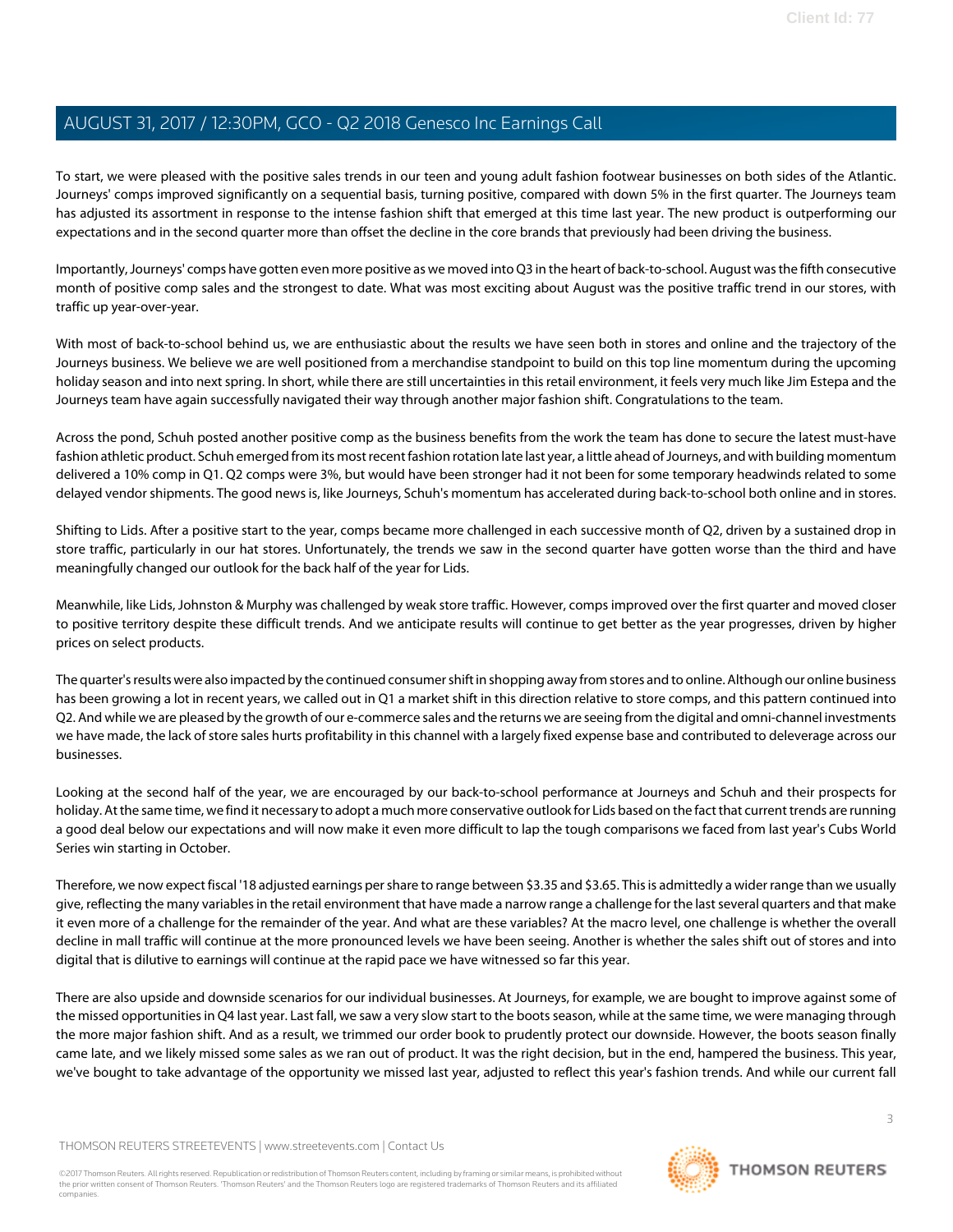line is more balanced and a little less weather-dependent, whether we fully realize the Q4 opportunities still depends on winter weather and boots sell-through. Another wildcard is how promotional competitors may be in this space.

At Lids, we have seen a recent slowdown in our hat business. While we have initiatives underway to combat this trend, this decreases visibility on the back half. And we have planned a tough comp with last year's Cubs championship, but there is a meaningful difference between a possible Dodgers-Yankees World Series versus, for example, a National-Indians World Series this fall. So once again, there are very real upside and downside scenarios which justify our broader guidance range, and we do regard our guidance as a range.

There is a history with investors of simply focusing on the top end. Something close to the middle reflects our best belief of where we might come out, with the top end representing more upside and the lower end a tougher scenario, either of which we view as a genuine possibility. While we are disappointed about lowering guidance, we are focused on planning both offense and defense aggressively for the balance of the year and beyond. Our overarching strategy serving distinct segments of the consumer market in leadership roles that out-position competition will allow us to navigate successfully the disruption in our sector caused by digital commerce and the reshaping of the mall landscape and to emerge on the other side with strong concepts that serve consumers well. Our strong commitment to our omni-channel strategy requires resetting our store fixed expense base while growing e-commerce and omni-channel even more.

We have plans in place to address these headwinds and opportunities. And in a few minutes, I will review in more detail the urgent actions we are taking to: first, reduce our real estate risk, rent and other expenses as part of this resetting; two, enhance our in-store experience and to drive traffic to our stores; three, build further our omni-channel and digital capabilities; four, strengthen the equity of our retail brands; and five, manage capital spending carefully as we move into the new year.

<span id="page-3-0"></span>But before I go through all that, let me turn the call over to Mimi to go over the financials and guidance in greater detail.

# **Mimi Eckel Vaughn** - Genesco Inc. - Senior VP of Finance & CFO

Thank you, Bob. Good morning. As a reminder, we have posted more detailed information online in our CFO commentary.

For Q2, consolidated revenue decreased 1% to \$617 million. Without the sale in December of the SureGrip business and the impact of foreign exchange, primarily the pound devaluing against the dollar, revenue would have been flat.

Consolidated comps in Q2 were flat, consolidated store comps were down 2% and consolidated direct comps were up 30%, a large gap similar to what we saw in Q1. While traffic was down in our stores, it was up on our website, and mobile drove much of the increase in direct sales. Direct as a percent of total retail sales was up 10%, up more than 200 basis points over last year.

Positive comps at Journeys and Schuh were offset by negative comps at Lids and J&M. Journeys' comps made a dramatic improvement from negative 5% in Q1 to positive 1% in Q2 as the new part of the assortment grew at a fast-enough rate to overtake the decline in the legacy part of the assortment. Traffic improved and average ticket increased as Journeys sold higher-priced fashion athletic products through the summer and beginning of back-to-school. Fashion athletic products also drove Schuh's plus 3% comp, which would have been higher without a supply chain disruption of one of its top-selling vendors.

Team win and loss record, mall traffic and the absence of a strong headwear trend all affected Lids' sales in Q2. Comps were negatively impacted by hot market teams with unfavorable playoff results for us in the NBA and the NHL. While the Golden State win drove additional sales, the increase didn't come close to matching the large gain from the Cavaliers last year. And a Penguin three-peat for the Stanley Cup did not add sales either. Even with better conversion and higher transaction size in stores and strong positive digital sales, Lids had a negative 2% comp in total, with hat stores posting the most challenging results.

Finally, store traffic was difficult for Johnston & Murphy, but better conversion and ticket size offset this to some extent, and comp was a negative 1%.

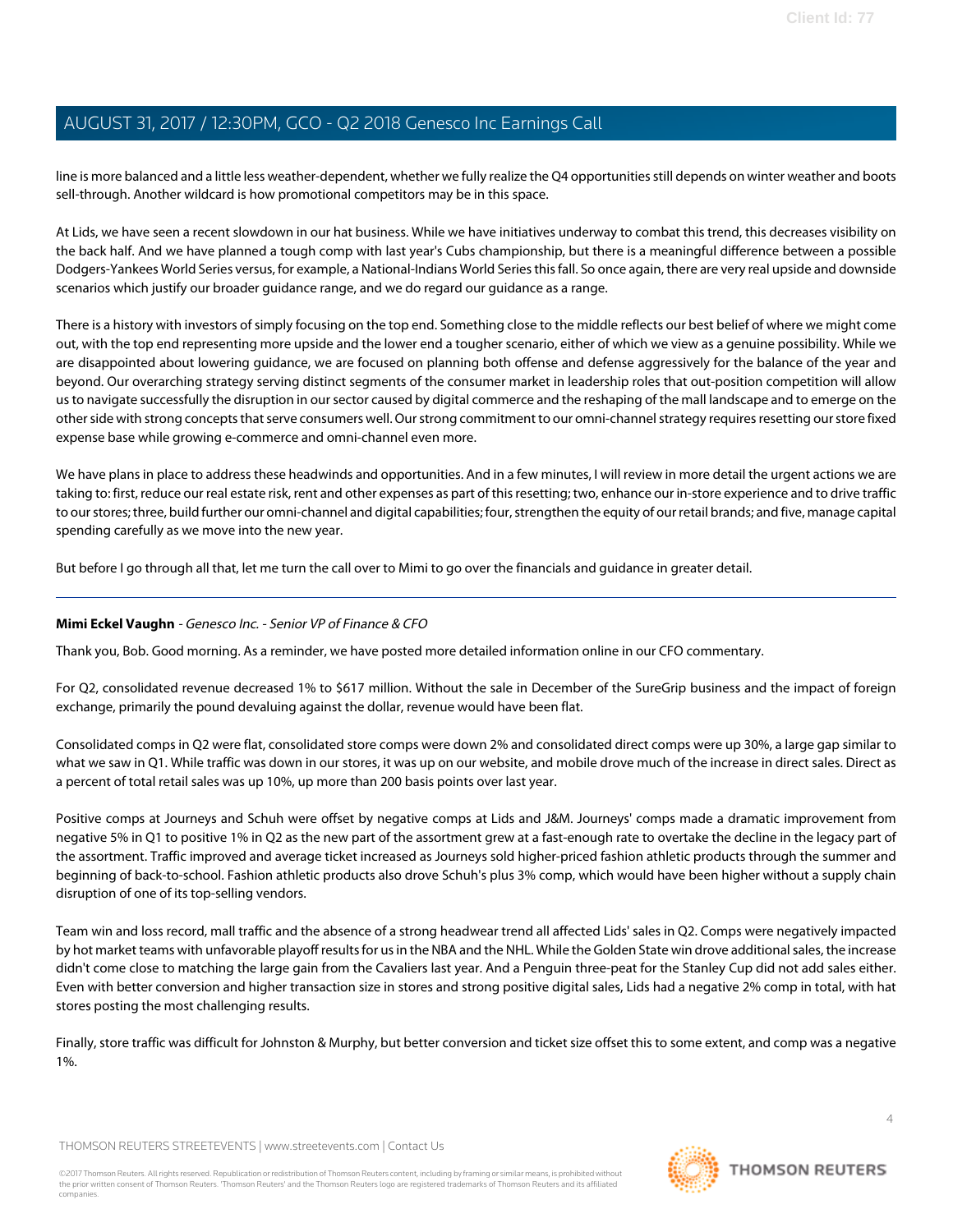Gross margin for Q2 decreased 60 basis points to 49.7%, with increased shipping and warehousing costs, primarily from higher e-commerce sales, accounting for half of the decline.

Journeys' gross margin decreased 110 basis points due largely to lower IMOs on the newer fashion athletic products. Markdowns were just under last year's level as a percent of sales, demonstrating the health of Journeys' inventory.

Lids' gross margin decreased 80 basis points, 50 of which was due to higher shipping costs principally from higher e-com sales. While the total decrease was less than Q1, we had expected gross margin to improve in Q2, given the actions we were taking with shallower markdowns earlier in the season. Increased promotional activity as we work diligently to keep inventories clean contributed to the lower gross margin in the quarter as well.

J&M's gross margin decreased 160 basis points due to higher -- increased 160 basis points due to higher IMOs and a mix shift towards retail sales, which generate higher gross margins than wholesale sales. Schuh's gross margin improved 40 basis points and benefited from product mix.

Now to SG&A. Total SG&A expense as a percent of sales increased 160 basis points to 50%, with significant deleverage due to the negative store comp in our lowest-volume quarter when expenses are the most fixed. All divisions deleveraged selling salaries and all divisions deleveraged rent expense, except for Lids, which has made the most progress thus far with rent reductions, although in recent months, Journeys has stepped up its rent effort significantly, which will pay dividends going forward. We had higher levels of digital and other marketing spend to stimulate sales as well.

In prior quarters, we have highlighted how effectively our system for measuring store traffic and conversion has been to allow us to better match staffing with customer traffic. This has enabled us to hold selling salaries flat in spite of minimum and living wage pressure and overtime requirements. As we anniversary these improvements, these wage pressures will become more of a challenge, as we began to see in Q2.

Q2's net result was an adjusted operating loss of \$1.7 million versus earnings of \$12.1 million last year and year-over-year declines for all of our divisions. Adjusted operating margin decreased 220 basis points to negative 0.3%. We had expected it would be difficult to make a profit in Q2, given that we were still cycling out of the Journeys fashion rotation.

Actual adjusted EPS of minus \$0.10, which compares to \$0.34 last year, came in a few cents below our estimates due to somewhat lower sales and lower gross margins than planned. In addition, \$0.02 of this loss was due to a change in accounting for a Software-as-a-Service systems implementation.

Turning now to the balance sheet. Q2 total inventory was up 1% on a sales decrease of 1%. Journeys' inventory was up 2% on a sales increase of 3%. In an effort to accelerate the fashion shifts by changing the merchandise offering, Journeys brought in more new product earlier than usual at the beginning of the year, and these amounts are now normalizing. In addition, Journeys is systematically working down the legacy part of its inventory by carefully managing receipts. And we don't anticipate needing a higher level of markdowns for this product as a result.

Lids' inventory was up 1% on a sales decrease of 5%. Lids' inventory is higher than a year ago, but we are taking the action necessary to address the sales shortfall. We are below plan for the year currently and still expect to be below last year's level by the third quarter in spite of the challenges to the top line.

Capital expenditures for Q2 were \$37 million, and depreciation and amortization was \$19 million. Finally, we repurchased no shares during the quarter. \$24 million remains under the current \$100 million repurchase authorization.

Turning now to guidance for fiscal '18. While we now expect a more challenging year, we have seen that when the consumer has a reason to buy, we are able to turn their needs into sales, which presents opportunity for us with the rest of back-to-school and holiday. As we get into the second half with the Journeys' improvement, our year-over-year comparison should get better.

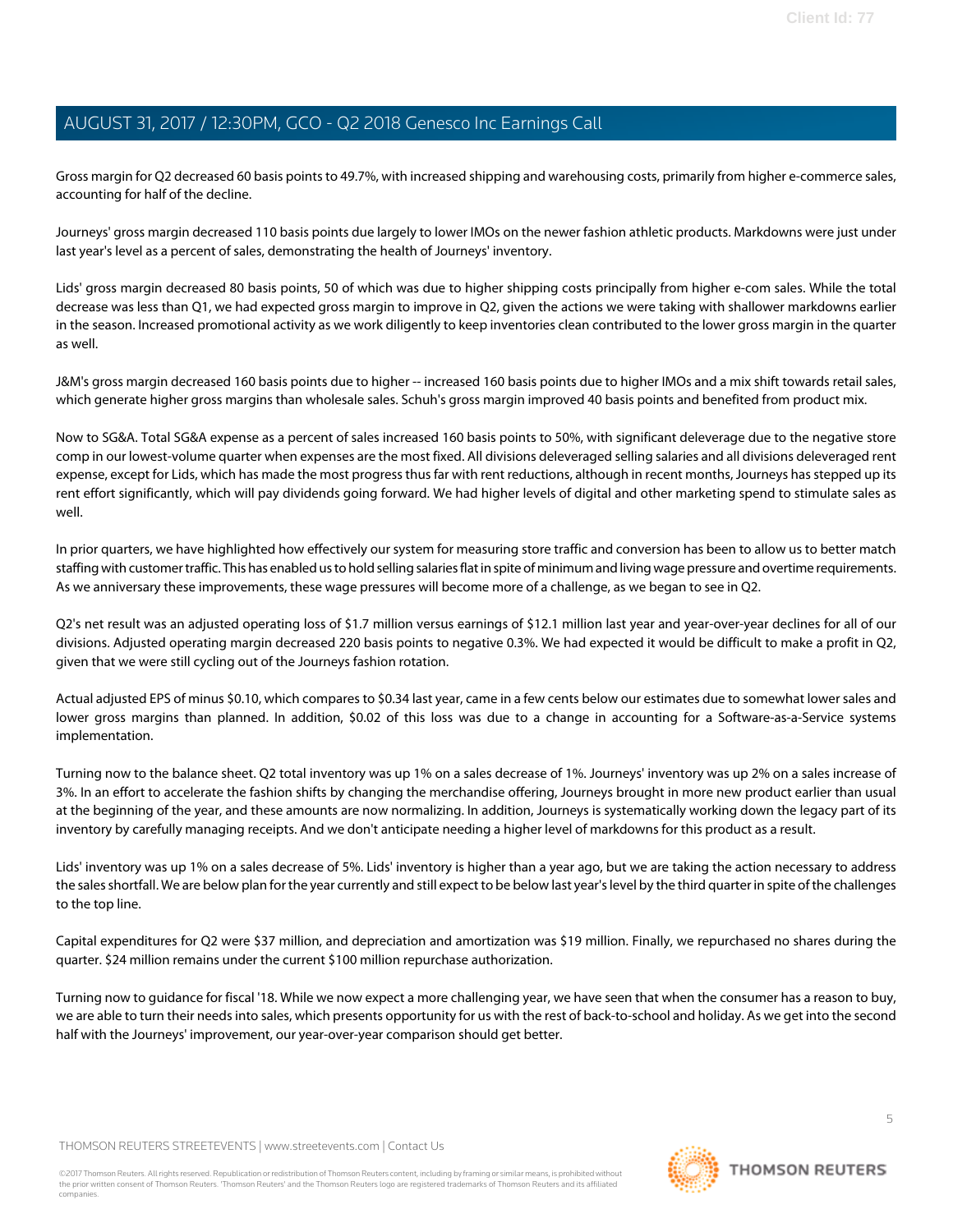We anticipate total sales will be flat to up a little over 1% with consolidated comps, including direct, to be roughly flat, but ranging from down 1% to up 1%. Bob has given color on upside and downside comp scenarios already.

We plan to open about 80 new stores, over half of these in Journeys Kidz Canada and the U.K. The rest will be mostly fill-in opportunities for our more mature concept in strong malls where we haven't previously been able to get the right rent deal. We plan to close over 100 stores per square footage decrease once again this year. Although we will keep a store open with short lease term if the rent deal is attractive, so this number may change. The stores that we open will be far more productive than the ones that we close.

We expect gross margin to be down 50 to 60 basis points in total for the company for the year, with the greatest pressure at the back half coming in the third quarter. Gross margin compression from the new assortments should continue at roughly the same pace for Journeys in the third quarter, but should lessen in the fourth when we anniversary the heaviest markdowns Journeys took to clear products due to the fashion shift.

Lids will continue to feel margin pressure into the third quarter, in particular as we finish clearing product for the NBA and NHL vendor transitions, but this should improve in the fourth quarter. Schuh's gross margin should improve in the third quarter and flatten out in the fourth.

With the low comp and higher mix of e-com sales, we expect SG&A expenses will delever in the 50 to 80 basis point range. We expect foreign exchange will benefit earnings by about \$0.03 per share, assuming exchange rates stay where they currently are, but given the uncertainty with Brexit, this could become more of a headwind. This all results in an operating margin percent that will be below last year's level, and our fiscal '18 tax rate is estimated at 35.2%.

We now estimate earnings per share for fiscal '18 to range from \$3.35 to \$3.65, down from a range of \$3.90 to \$4.05. Earnings will be entirely back half weighted, given the trajectory of the Journeys' recovery.

Importantly, while we don't give guidance by quarter, all of the upside in the back half over last year will be in the fourth quarter as we expect earnings to be down in the third quarter. We are planning capital expenditures in the \$135 million to \$140 million range, down a little from our original forecast, but including a major investment to expand the Journeys distribution center, which causes a more elevated level of CapEx than usual.

While we have a higher balance than last year currently drawn under our credit facility, by year-end, we expect to have only borrowings related to the incremental CapEx and payments occurring in the 53rd week. Depreciation and amortization is estimated at \$80 million.

Lastly, we are assuming average shares outstanding of 19.3 million for fiscal '18. This guidance assumes no additional stock buybacks, but we can use repurchase availability opportunistically going forward.

Now I'll turn back to Bob.

# **Robert J. Dennis** - Genesco Inc. - Chairman, President & CEO

Thanks, Mimi. I'll now review in more detail the important actions we are taking across our operating companies that are key to meeting our challenges. I will discuss the 5 initiatives I mentioned earlier.

Starting with reducing real estate risk and managing rent expense. With forecasted record retail store closures, the state of mall traffic and the rent deleverage we have experienced, we have stepped up efforts significantly on this critical front.

As a starting point, our store portfolio is in very good shape. In the U.S., about 35% of our doors are in A malls, 45% in B malls and 15% in C malls and the balance in the Street and other locations. Importantly, our store 4-wall contribution in C locations is in the mid-teens and as high on a percentage basis as our A and B locations due to more favorable rent terms. An average lease life in the C malls is 3 years, and we are reviewing many of these locations for only 1 or 2 years upon expiration to preserve flexibility, often with further rent decreases. So bottom line is we're making money in the C malls and can exit in the short term if the situation in these malls deteriorates.

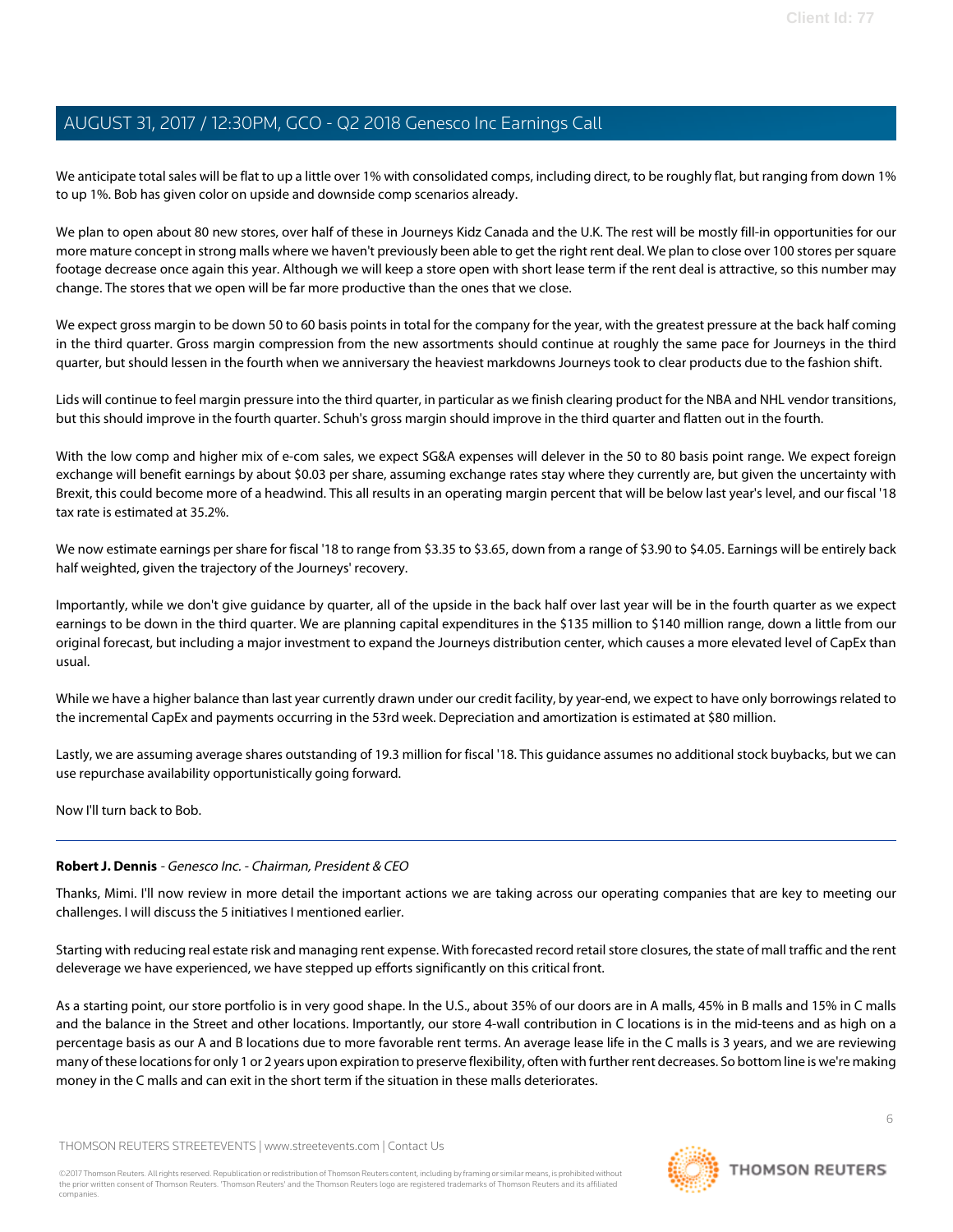A lot of the work we need to do is in our A and B centers. If store traffic and comps are going backwards, store rents need to go backwards as well. We have had good success in the renewals we have negotiated this year, with a 20% reduction in cash rent or 12% on a straight-line accounting basis. We are seeing reductions in all tiers of malls, with some of the largest reductions in the least productive ones. With almost 650 leases expiring this fiscal year and close to 1,300 expiring over the next 3 years, we have the opportunity to favorably adjust the rent structure for almost 50% of our fleet. And as I said, an integral part of this strategy is to maintain flexibility. And with an average lease life of 4 years, which continues to shorten, we believe we are accomplishing that. For stores where rents do not adjust to meet our ROI requirements, we will close. But thus far, in the better malls, our landlord partners have worked with us.

Second, enhancing our in-store experience and driving traffic. With the millions of customers that cross our lease lines each year, we have substantially more interaction with customers in our stores than we do online. One advantage to having a large store footprint is that the vast majority of the U.S. population lives within a few miles of our Journeys and Lids stores. This is a benefit since, first of all, 30% of customer purchases are in cash. Furthermore, stores play a key role in delivering our omni-channel experience.

So for example, most of Journeys' online sales that end up being returned are brought back to a physical store rather than being shipped back to us. Once these customers are in our stores, we have the opportunity to convert them to a sale and are successful doing that more than 50% of the time. This all makes our store fleet a strategic asset. And we have continued to invest in our physical store fronts, including over 500 major and minor remodels over the last 3 years to improve the shopping environment and evolve our brand image.

Another example of driving traffic is the embroidery and customization initiative at Lids, which is an interactive in-store offering that allows customers to personalize their purchases with their own names, additional images and even players' signatures. This differentiates the Lids experience and gives customers a reason to come into the store. We are adding close to 70 embroidery machines in the next few months to bring the total number of Lids stores with embroidery to over 1,000 and adding trainers and employee training hours to aid in the execution of this exciting initiative.

Touching on just a few examples with the near-term action to drive traffic to our stores and websites with the critical holiday selling period. We are investing in targeted digital advertising campaigns and more catalog ops for Journeys. We will increase the number of e-mail campaigns by 20%, which means sending hundreds of millions of additional messages. And we will also increase the number of catalogs mailed by 40%, which means dropping several million more books with an initiative that has demonstrated positive ROI.

These actions are even more pressing for Lids and include a 60% increase in digital ad spending, largely in the areas of paid search, increased e-mails to a subscriber list that is 50% larger due to greater collection efforts through the Lids loyalty Access Pass, the Lids app and in-store initiatives, and focused digital offers to Lids' most loyal customers through Access Pass and the app. Lids has specific efforts aimed at driving traffic to stores as well such as local inventory ads, in-store only events and offers such as free customization and bounce-back coupons.

So third topic, building out omni-channel and digital capabilities. One of the most important features of the current Journeys distribution center expansion is significantly more capacity for e-commerce shipments to accommodate the explosive growth we'd seen online. Some of our initiatives were not just e-commerce specific, but are designed to facilitate interaction across channels, like the new order management system we are implementing right now at Lids. This will enhance "buy online, pick up in-store" capabilities, which is also a key focus of Journeys and Johnston & Murphy in fiscal '19.

Fourth, increasing the use of social media to strengthen the equity of our retail brands. Social media is one of the most effective ways for brand building today, especially with teens and young adults. So we have been featuring influencers in our catalogs and websites at Journeys to leverage their social circles to generate awareness of the Journeys retail brand and are currently launching an ambassador program at Lids to do the same thing. We are especially focused on initiatives that strengthen customer relationships and loyalty. We launched a revised loyalty program at Lids last quarter to capitalize on purchases across multiple sports and are currently evaluating options for loyalty at Journeys too.

Finally, I'll mention a fifth initiative, which will come into play largely in the new fiscal year, moderating CapEx spending. At this point, the vast majority of the capital expenditures planned for fiscal '18 is committed, including the Journeys DC expansion, but we are doing what we can to tighten up on spending as we finish the year. Looking at fiscal '19, CapEx will come down meaningfully. Spending will be limited to a small number

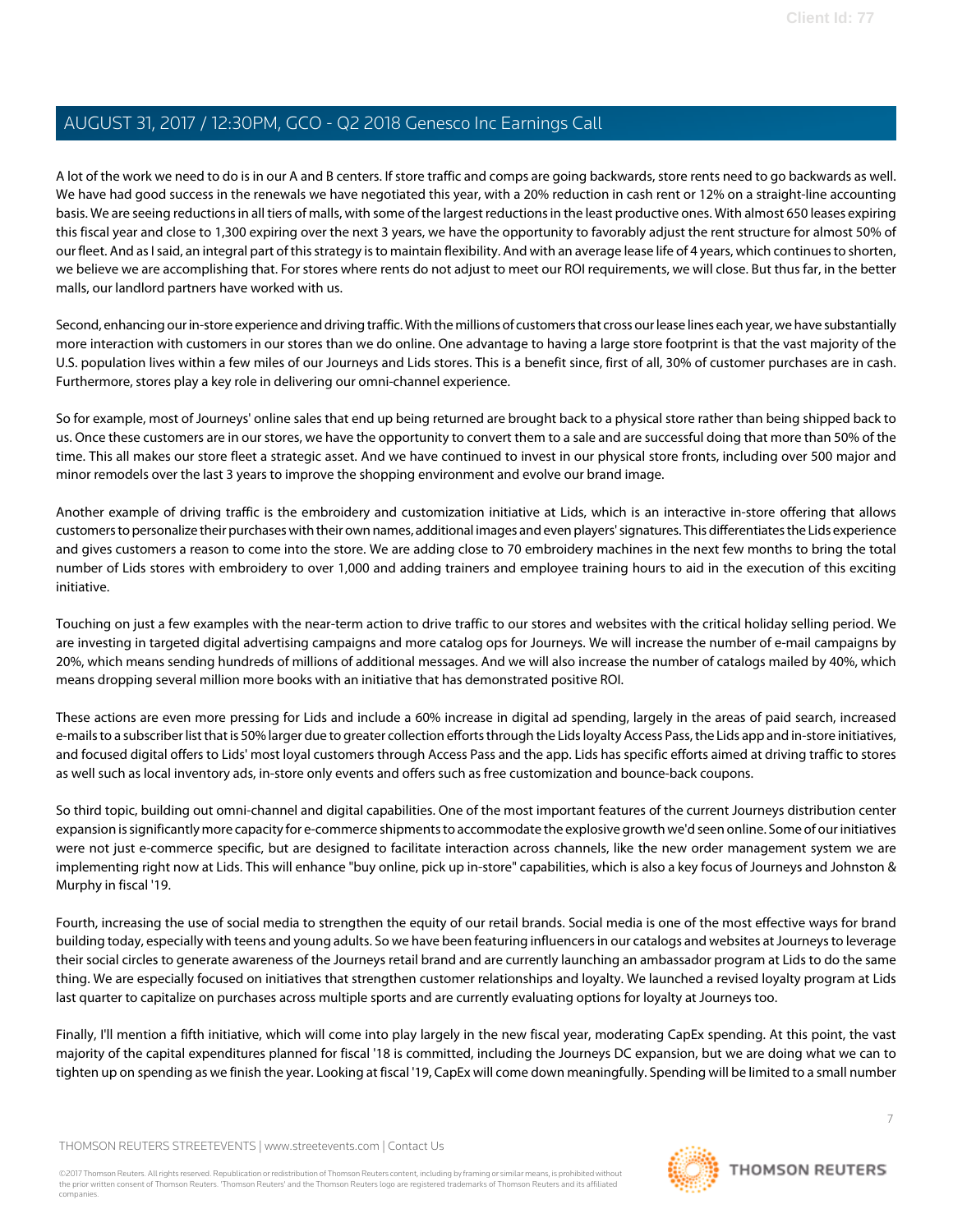of new store openings in only the best locations with home-run opportunities. We will continue to invest to update our store fleet and image, but selectively and in places and at levels which we know we will earn our target rate of return.

Last, we will continue to fund IT and other projects to build further our digital and omni-channel capabilities. We are working hard to strike the right balance between protecting near-term profitability in the current environment and executing the long-range plans that will see our concepts emerge from the ongoing retail and transformation and even stronger strategic positions. While we had a challenging first half of the year, we are encouraged for the back half and, in particular, by the incredible progress the Journeys team has made navigating this most recent fashion shift.

With the exceptional talent and experience of the team and very strong culture, we are confident Journeys will continue its long run of extraordinary success. We are also confident in the Lids organization, guided by its strong and able leadership team and that they will successfully make its way through the current challenges.

Moreover, I would like to thank everyone in each division across our organization for your hard work and perseverance in these challenging times. My confidence in the future rests on you, the experienced, committed and highly capable people we have in each of our companies. Your creativity and hard work is what will ensure that we will prevail. Thanks again, and keep up the good work.

And finally, to all of our employees battling the devastating flooding in Texas, our thoughts have been and will continue to be with you.

And with that, operator, we're ready for questions.

# **QUESTIONS AND ANSWERS**

## **Operator**

<span id="page-7-0"></span>(Operator Instructions) Our first question comes from Pam Quintiliano with SunTrust.

## **Pamela Nagler Quintiliano** - SunTrust Robinson Humphrey, Inc., Research Division - MD

Bob, when you talked about guidance and all the unknowns within the broad range, when we think about the high end and the low end of the guidance, just what are you assuming for the competitive promotional environment out there? Obviously, it's very messy. Just how should we think about how you're planning for the holiday season? And then just quickly, you mentioned broadly 30% of customers transact in cash. How does that differ between Journeys and Lids?

# **Robert J. Dennis** - Genesco Inc. - Chairman, President & CEO

Sure. That was 2 questions, but okay. On the first one, look, the range is what it is. So if it's a more promotional environment, Pam, that pulls us down to the lower end of the range. We actually haven't really seen Journeys struggling that much with the promotional environment. We called it out because we know a number of the other mall retailers are in a tough inventory position with their comp trends. So we're alert to the fact that, that could pick up. But right now, in terms of the product that is hot and working well for us, we're not seeing a huge promotional pressure as of yet. And in terms of cash, both Journeys and Lids are -- have that kind of cash profile. I think they're pretty similar.

# **Mimi Eckel Vaughn** - Genesco Inc. - Senior VP of Finance & CFO

Yes, they're pretty similar.

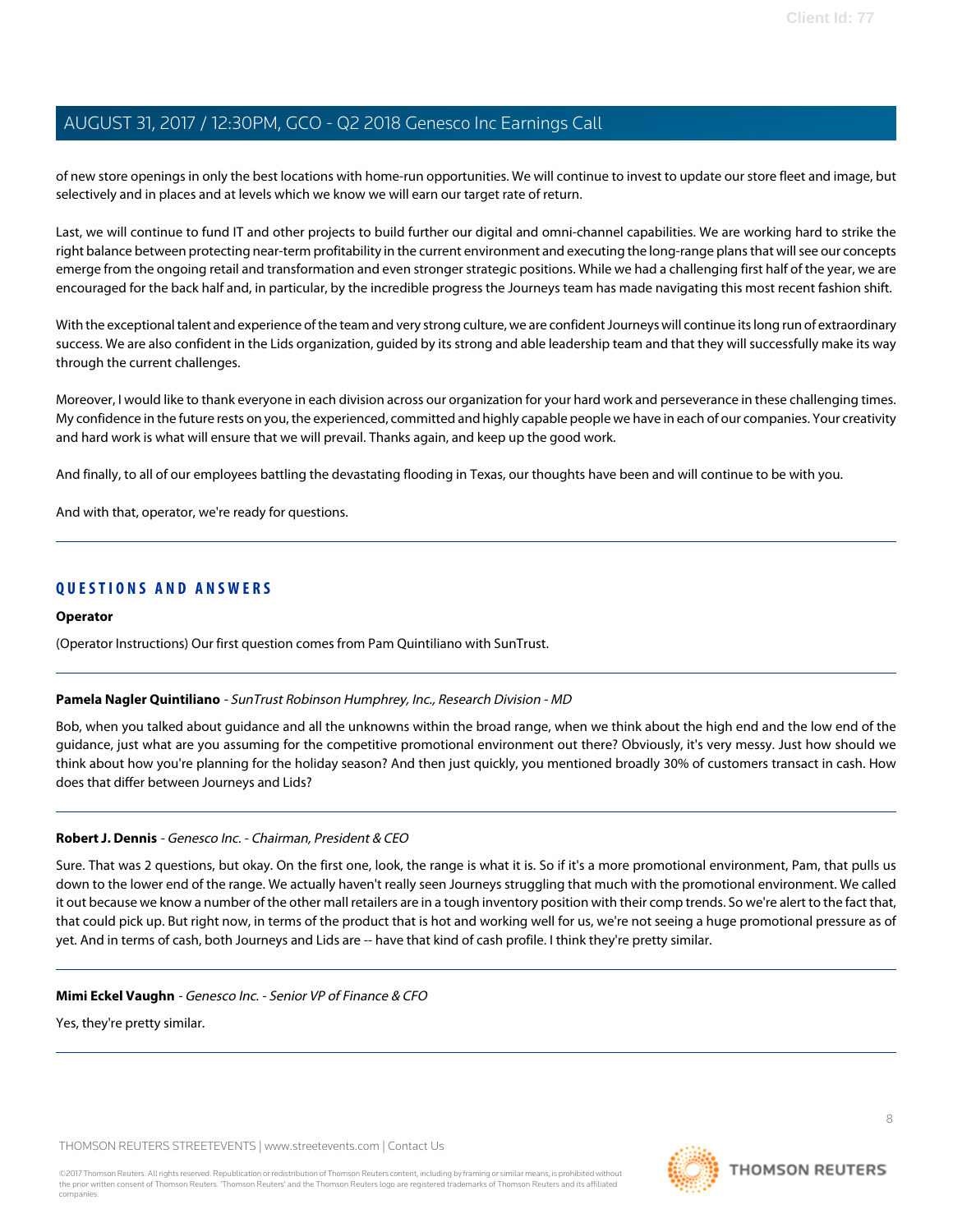# **Robert J. Dennis** - Genesco Inc. - Chairman, President & CEO

So about the same.

## **Operator**

<span id="page-8-0"></span>Our next question comes from Jay Sole with Morgan Stanley.

## **Jay Daniel Sole** - Morgan Stanley, Research Division - Executive Director

Bob, can we dig in to the Lids hat story a little bit? Obviously, Mimi called out wins and losses and some tough compares and some traffic issues. Is there an element of maybe just sports have become a little bit less popular, people aren't wearing the sports hats as much, they've shifted to something else in fashion? So is there -- because most of the stuff that was called out are sort of temporary. It's going to probably reverse just based on wins and losses are unpredictable. But is there anything bigger going on that you could call out?

# **Robert J. Dennis** - Genesco Inc. - Chairman, President & CEO

It's a great question, Jay. And so we know that the comp in the second quarter suffered by what we call a hot market offset, and Mimi called it out. So Cleveland was such a bigger event than Golden State because Golden State, in a way, is a repeat. So that's a piece of it. From a fashion standpoint, we've gone through a trend where what is affectionately called the dad hat, which I don't take offense to, has been very popular. But that's getting a little long in the tooth, so we don't really have a strong fashion trend that's driving things. And then, obviously, the win-loss record and sort of the hot market challenge going forward with the Cubs is substantial. And our ability to mitigate that will depend, as I called it out, a Dodgers-Yankees or frankly a Dodgers-Houston World Series would be good, but I can come up with some combinations that are less good. In terms of a generalized propensity to not buy as many hats, it's very hard to get underneath that. And we are working hard to get underneath that and try to understand whether that is part of the underlying trend. What I can tell you is that there isn't a section of the store that is suffering more than the other. We're getting less traffic, and they're buying across the assortment in roughly the same percentage. So it's not like we have a style in the store or a sports in the store that is especially tanking. We do have to be -- we are a little -- and this is not a hat issue, but as we rotate out of the NBA jersey and the NHL jersey, we're deliberately intentionally lean there so that we can accommodate that change. Mimi, anything you would add?

# **Mimi Eckel Vaughn** - Genesco Inc. - Senior VP of Finance & CFO

I think one of the things, Jay, is that we are pleased by the very strong growth that we have seen online, and we are doing a lot of hat selling online. Our traffic has been up. Our conversion has been very strong online. So we think perhaps part of this is that consumers are just diversifying how they're thinking about shopping both in stores and online, and that may account for a portion of the pressure in the stores as well.

## <span id="page-8-1"></span>**Operator**

Our next question comes from Steve Marotta with CL King & Associates.

**Steven Louis Marotta** - CL King & Associates, Inc., Research Division - Senior VP of Equity Research & Senior Research Analyst

Mimi, you mentioned e-commerce penetration. I think you said 10%. A, is that right? And b, isn't it larger on an annual basis? And I just want to ask one more question about the Dodgers-Yankees. Bob, you mentioned that's good. Does that mean you would expect it to lap positively against the Cubs or just less bad?

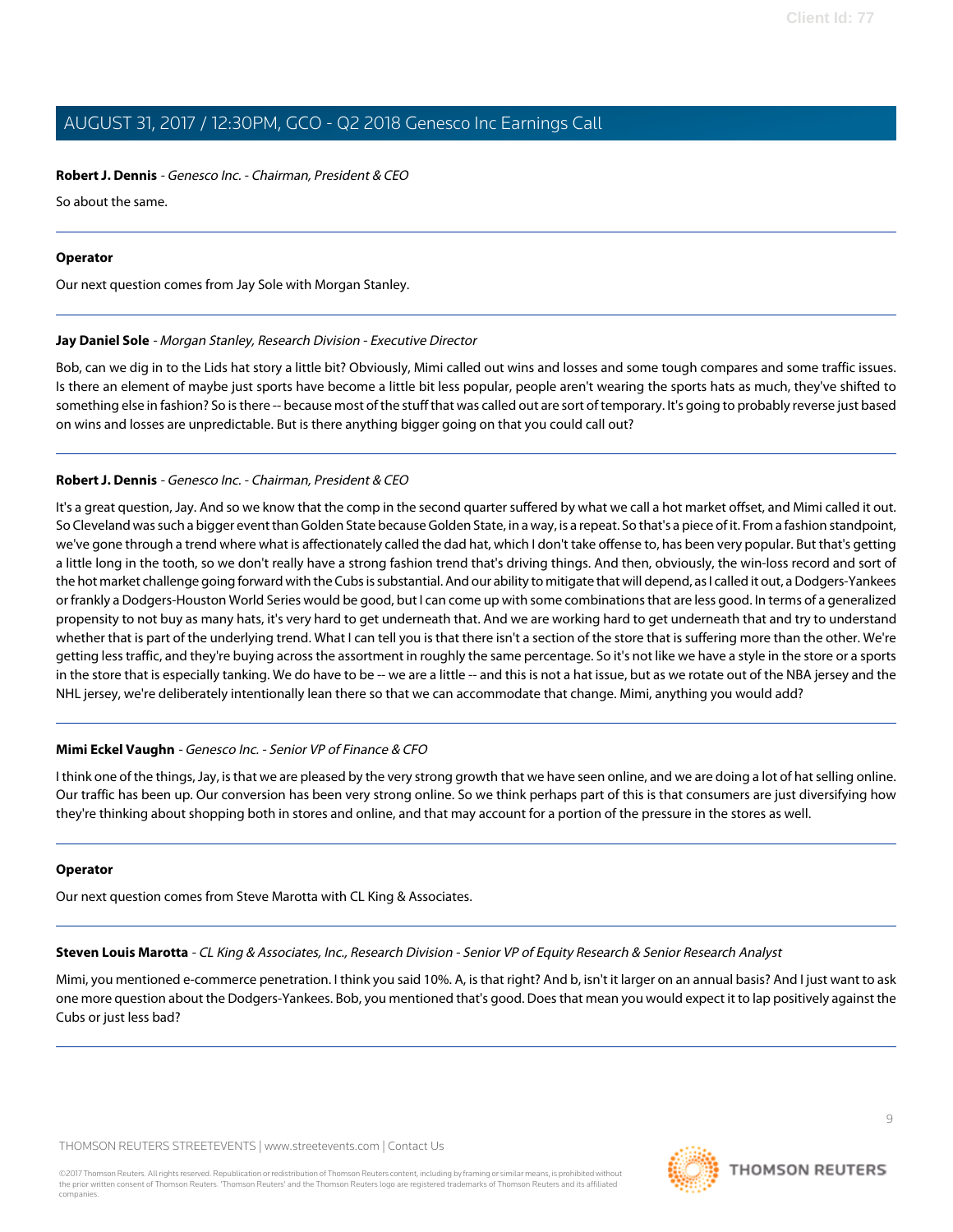# **Robert J. Dennis** - Genesco Inc. - Chairman, President & CEO

No, everything we do is trying to be less bad. There is no good substitute for the Cubs.

## **Mimi Eckel Vaughn** - Genesco Inc. - Senior VP of Finance & CFO

And as far as e-commerce penetration, Steve, yes, for the quarter, it was 10%, but we see the strongest e-commerce penetration in the fourth quarter. And so I think the important call-out is that we were running 200 basis points up over last year. And so we ended last year for the year at a little under 10%. And if we track to the same level, we should be around the 12%.

# **Robert J. Dennis** - Genesco Inc. - Chairman, President & CEO

Yes, 12% or 13%. Unfortunately, the percentage is going up mostly because of the increases we're getting in e-com, but the negative comps in the stores are also changing that percentage. So it's going up a lot. And I just want to be clear because I know there's some confusion in this. We talked about how the conversion, the move from stores to e-com is dilutive to our earnings. That is not to say that the e-com business is unprofitable. The 4-wall on the e-com sits in the same neighborhood as our stores. The problem is when the sales go down in the stores, it is against a highly fixed cost base, especially in the first 3 quarters. When sales go up in e-com, we add variables expense. And so Mimi called out on the gross margin line the additional shipping charge that occurs, which is incremental. So if you just take another percentage of our sales out of stores and into e-com, leaving total sales constant, it does hurt profitability. But we are very pleased with the profitability of the e-com business as its own business.

# **Mimi Eckel Vaughn** - Genesco Inc. - Senior VP of Finance & CFO

Yes. And part of it is that we run e-com to be profitable. We have shipping threshold across all of our businesses. We don't have free returns. We are...

## **Robert J. Dennis** - Genesco Inc. - Chairman, President & CEO

We do. We have free returns to the store.

# **Mimi Eckel Vaughn** - Genesco Inc. - Senior VP of Finance & CFO

Free returns to the store, right. We don't have free returns online. We are also not just buying market share at the expense of profitability. We measure carefully the return on the paid search and the catalogs that we are dropping. And we aim to continue to run that business for profitable growth.

## <span id="page-9-0"></span>**Operator**

Our next question comes from Erinn Murphy with Piper Jaffray.

# **Eric Thomas Johnson** - Piper Jaffray Companies, Research Division - Research Analyst

This is Eric on for Erinn today. Some of your specialty retail athletic peers in Q2, most of them underperformed and lowered their full year expectations pretty meaningfully. I was just curious if that's changed your guys' outlook. Or has your outlook changed year-to-date within the fashion athletic in terms of what you're planning? Outperforming your plans, but in the second half, are you still expecting, I guess, what you were maybe 90 days ago?

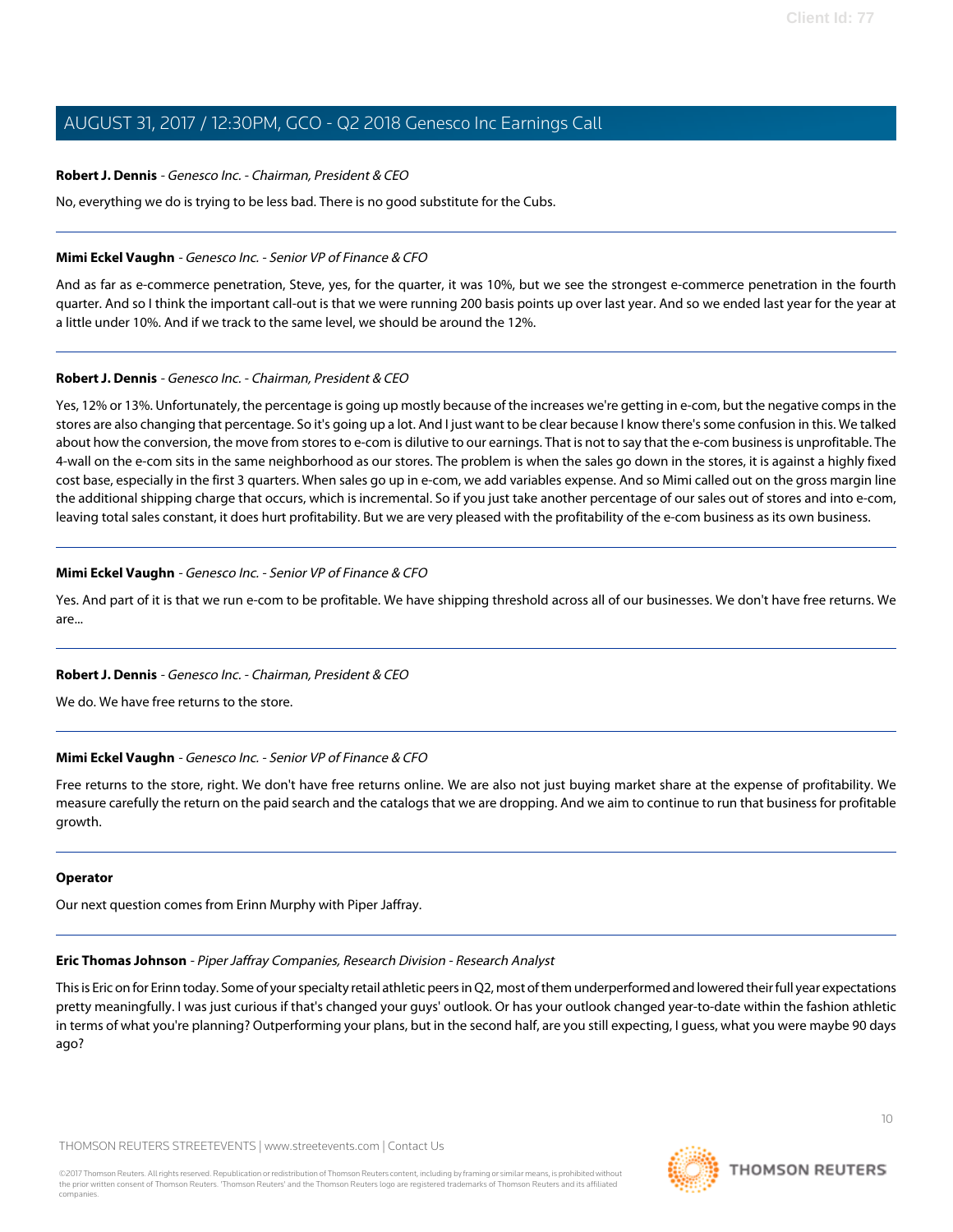## **Robert J. Dennis** - Genesco Inc. - Chairman, President & CEO

Yes, I mean, we're tracking. We have said from the start -- first, let me say, Erinn, if you're listening in, we're thinking about you. We know it's tough in Houston, so hopefully, you're toughing it out there.

# **Mimi Eckel Vaughn** - Genesco Inc. - Senior VP of Finance & CFO

We hope you get out of your apartment at some point.

# **Robert J. Dennis** - Genesco Inc. - Chairman, President & CEO

Yes. But we're on the track of where we said we thought we would be. We described this as a fashion rotation, which has been just part of Journeys' history throughout its life, and that when this one was a little more severe because of how concentrated we were early on. So -- with the last trend. So when you look at the athletic peers, they're in a different situation than we are. We're very focused on fashion athletic. A lot of that is classic. There are some styles that are more progressive that are -- but clearly still in the fashion category. And that's essentially where we are focused. That is a lot of full-priced selling that delivered the comp that we described in back-to-school August. And we believe, as we said on the script that, that is a trend that we can sustain through the end of this year and should be helpful for us even into next spring.

# **Mimi Eckel Vaughn** - Genesco Inc. - Senior VP of Finance & CFO

We anticipate the same level of comp we've guided to the same level of comp for Journeys, which means we're tracking on where we thought we would be. Really, the takedown in our guidance is largely attributed to the trends we're seeing in Lids and the turn that we have seen in the last half.

## **Robert J. Dennis** - Genesco Inc. - Chairman, President & CEO

Yes, and the shift from -- to digital. That shift to digital is just a dilutive event.

## <span id="page-10-0"></span>**Operator**

Our next question comes from Laurent Vasilescu with Macquarie.

## **Laurent Andre Vasilescu** - Macquarie Research - Consumer Analyst

Your guidance for the full year on gross margins seems to be down 50 to 60 bps. And then I think you mentioned 3Q gross margins will also be down. Should we assume gross margins to be flat, up or down for the fourth quarter? And then secondly, any high-level thoughts on how you're thinking about the boot category for the back half of the year?

## **Robert J. Dennis** - Genesco Inc. - Chairman, President & CEO

I'll do the boot category just very quickly. The only thing we're thinking about the boot category is we're recognizing more and more that it is a "buy it now, wear it now" business. So if you go back a long ways, we used to actually intensify the boot assortment at back-to-school. That makes no sense anymore. The teenager is not investing in their boot buys until it is much closer to the day where they need it. So part of what we're doing in the fourth quarter is we'll be flowing boots differently, and that's created an opportunity to flow more of the hot athletic product deeper into the year than we ordinarily would. And we think all of that should be a positive for the business. On gross margins, Mimi?

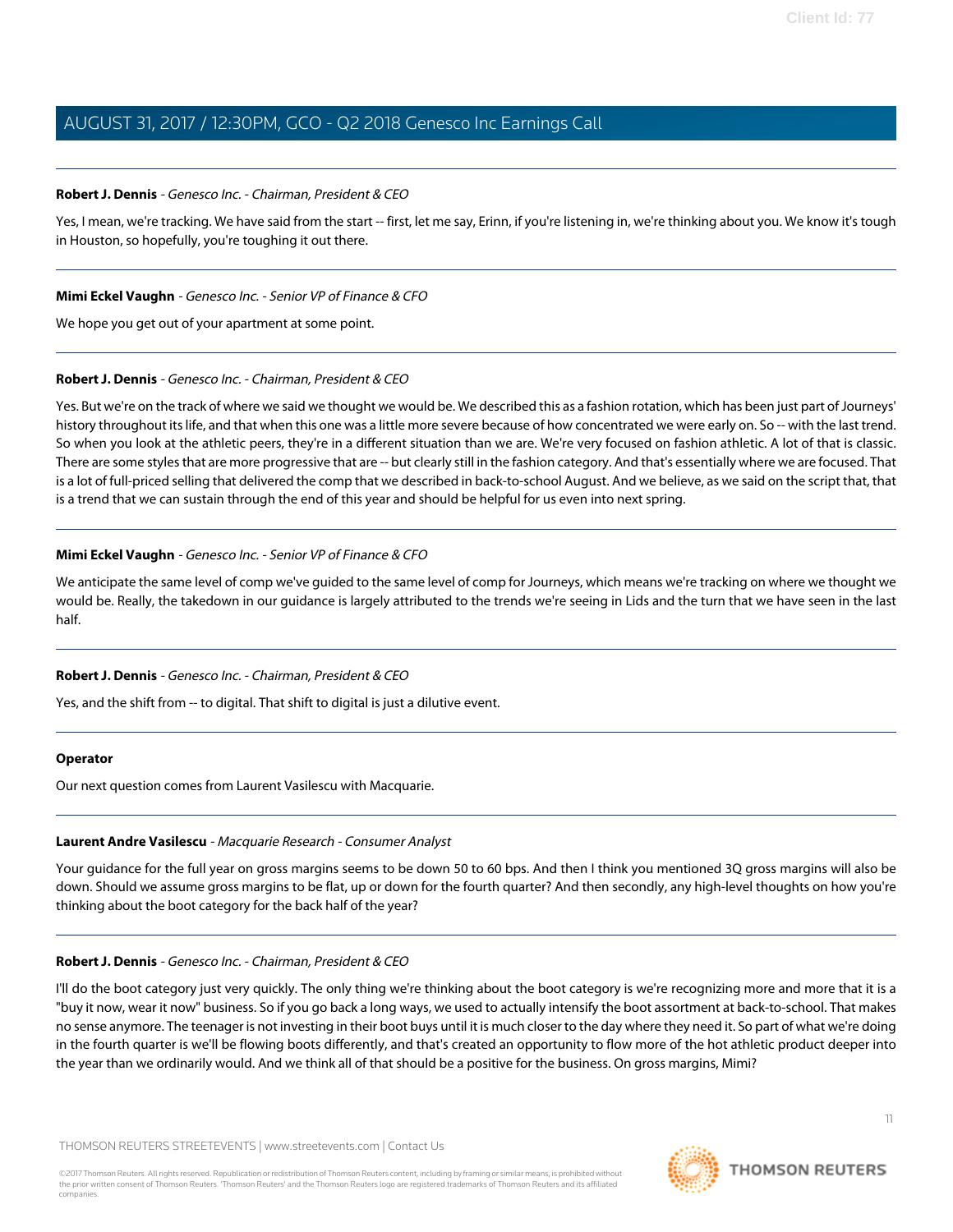# **Mimi Eckel Vaughn** - Genesco Inc. - Senior VP of Finance & CFO

Yes. So on gross margins, we were down 60 basis points in the second quarter, which was a good deal better than the first quarter. The first quarter, as we've talked about, had some unusual pressure on a year-over-year basis. Promotions normalized for Lids in the first quarter this year. So in the third quarter, we expect roughly the same gross margin pressure. But in the fourth quarter, we actually should be in the neighborhood of level to last year. Last year, we were doing a lot of promotions in order to clear product and make sure that we ended the year in very clean inventory position as we were moving through the fashion rotation. And so in spite of some of the trade-offs that we're making in IMOs for the new product in Journeys, when we lapped that more promotional activity, we should be about even. And then for Lids, the strength of the Cubs sales, some of the championship product actually is delivered, our gross margins are lower there. So we think that we ought to be close to par on Lids as well for the fourth quarter.

## **Operator**

<span id="page-11-0"></span>Our next question comes from Jonathan Komp with Robert W. Baird.

## **Jonathan Robert Komp** - Robert W. Baird & Co. Incorporated, Research Division - Senior Research Analyst

I want to follow up on the guidance for the year. Mimi, I know you held the prior range at the high end for the comps, but you brought the full range down for earnings. So I just -- and I know you called out some of the expense deleverage with the traffic shifts, but I'm wondering if you could be a little more descriptive and maybe incremental costs pressure that you're embedding now. And then also, when you look out to the fourth quarter, I think it's obvious that Journeys will be facing a low margin comparison. It's not entirely obvious that the other concepts will be facing a low comparison. So could you maybe just parse out what you're expecting in the fourth quarter in terms of driving the earnings growth?

# **Mimi Eckel Vaughn** - Genesco Inc. - Senior VP of Finance & CFO

Sure. So in terms of the range of the guidance comp -- and you're right, it's -- at the back part of the year, we do such a large amount of business that even a point of comp ends up moving the needle quite a lot. And so the largest change in our guidance is the takedown of that Lids comp. You'll see that we're actually expecting stronger results for Schuh, so that offsets it to some extent. And we're expecting to see on the -- be on the same trajectory on the top line for Journeys. What we do see though is more gross margin pressure. We saw more gross margin pressure overall in Lids in the second quarter. We expect that it will continue in the third quarter. And whereas we thought that gross margin would be flat for the year, we now expect it to be down in the neighborhood of 50 to 60 basis points. And I just talked about the margin pressure. In the fourth quarter, it's the championship product for the Cubs that has delivered. We actually get a lower margin percentage for that versus our regular product mix, and so that will build some more opportunity for favorability on a year-over-year basis in the fourth quarter.

## <span id="page-11-1"></span>**Operator**

Our next question comes from Sam Poser with Susquehanna Financial Group.

## **Samuel Marc Poser** - Susquehanna Financial Group, LLLP, Research Division - Senior Analyst

I really want to follow up on the store, like on the stores and driving traffic into the stores. And when you spoke about next year, you said you would -- that the store growth would be way down. Could you really -- can we get some detail onto what you're doing to drive traffic into the stores with such a large store base and your discussion that the consumer isn't -- is coming in less?

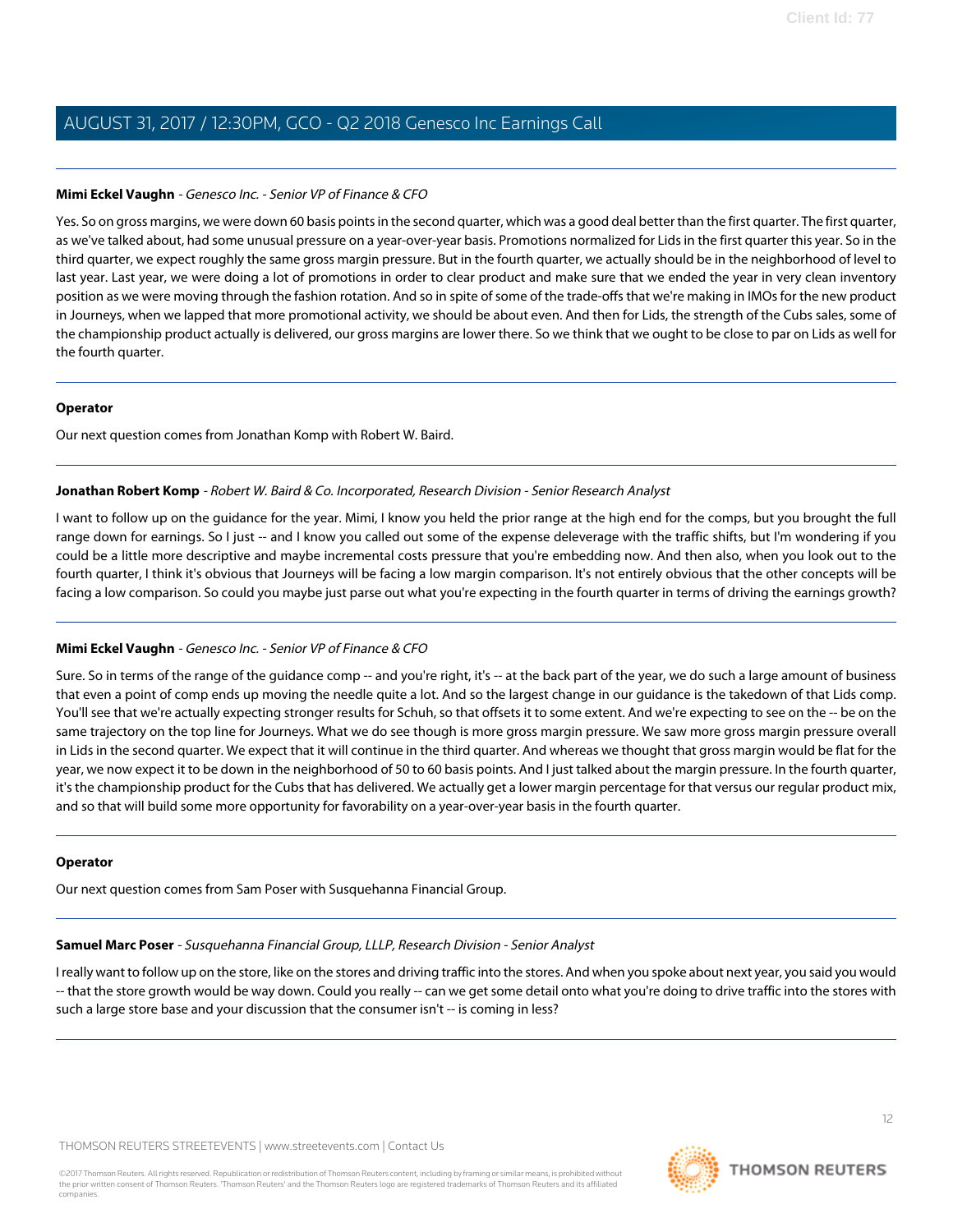## **Robert J. Dennis** - Genesco Inc. - Chairman, President & CEO

Well, to be clear, at Journeys, the customer is coming in more during back-to-school. The general trend in the mall over the last 3 or 4 years has -we've been traffic challenged, the mall has, and we have in most of our concepts. For the early stages of that, Sam, we were making it up on conversion because we were getting customers with the greater intent to buy based on having done their window shopping on their couch.

## **Mimi Eckel Vaughn** - Genesco Inc. - Senior VP of Finance & CFO

Yes. So in the second quarter, or just to put some numbers against that, we were significantly better than the mall in terms of traffic for Journeys. And then in August, we turned positive in terms of traffic year-over-year.

# **Robert J. Dennis** - Genesco Inc. - Chairman, President & CEO

Yes. But the reality is, if you look at the big swing in our store comps between digital and stores, we've got the consumer making the call that they want to do a lot more of their business digitally. We have a store base, and so we need to drive traffic to that stores. We need to get rents aligned with what traffic we do draw in, realistically looking at that as possibly being a pattern that will continue to be a challenge. But then we also have to try and drive the traffic where we think we can, and a lot of that is being done with digital marketing. And as you know, Sam, with catalog, we've had great success with catalog. And we're increasing a lot of that since the kid isn't just wandering to the mall maybe as often as they used to. We're giving them a reason to come. We're using bounce-back coupons, which proved to be very effective to try and increase the frequency with which our core customers revisit the store. And then obviously, what we're doing in terms of the store presentation is we did the research a couple of years ago, and the customer pointed us to some ways in which we could improve the presentation in the store in terms of it was not high CapEx stuff, but important stuff, and we got after it. And so we're making headway in that direction. The guys at Lids are actually testing a new look to see if that works for driving more traffic in. A lot of the work in the Lids area, as you know, is being done with customization. So we've got embroidery as a big push in the hat stores. We're doing customer apparel mostly on jerseys and a number of our big format stores. So all in all, we're doing a lot of things. We think to try and enhance the experience in the store and to attract more people to come to the store. And at the same time, we're playing defense, mindful that even if we do all those things, some of the -- just the structural changes that seem to be going on might be a headwind, and that will call for both the rent -- attacking rents and then looking at the fleet size if rent can't, in fact, adjust to where we think they need to be.

## **Operator**

It appears there are no further questions at this time. Mr. Dennis, I'd like to turn the conference back to you for any additional or closing remarks.

## **Robert J. Dennis** - Genesco Inc. - Chairman, President & CEO

Yes. Well, first of all, thank you for joining us on the call. We look forward to talking to you. And again, to all of our employees down in Texas, we're with you. Our hearts are with you. And we're going to try and be as helpful as we can as you all try to recover. Thanks a lot. We'll talk to you in a bit.

## **Operator**

This concludes today's conference. Thank you for your participation. You may now disconnect.